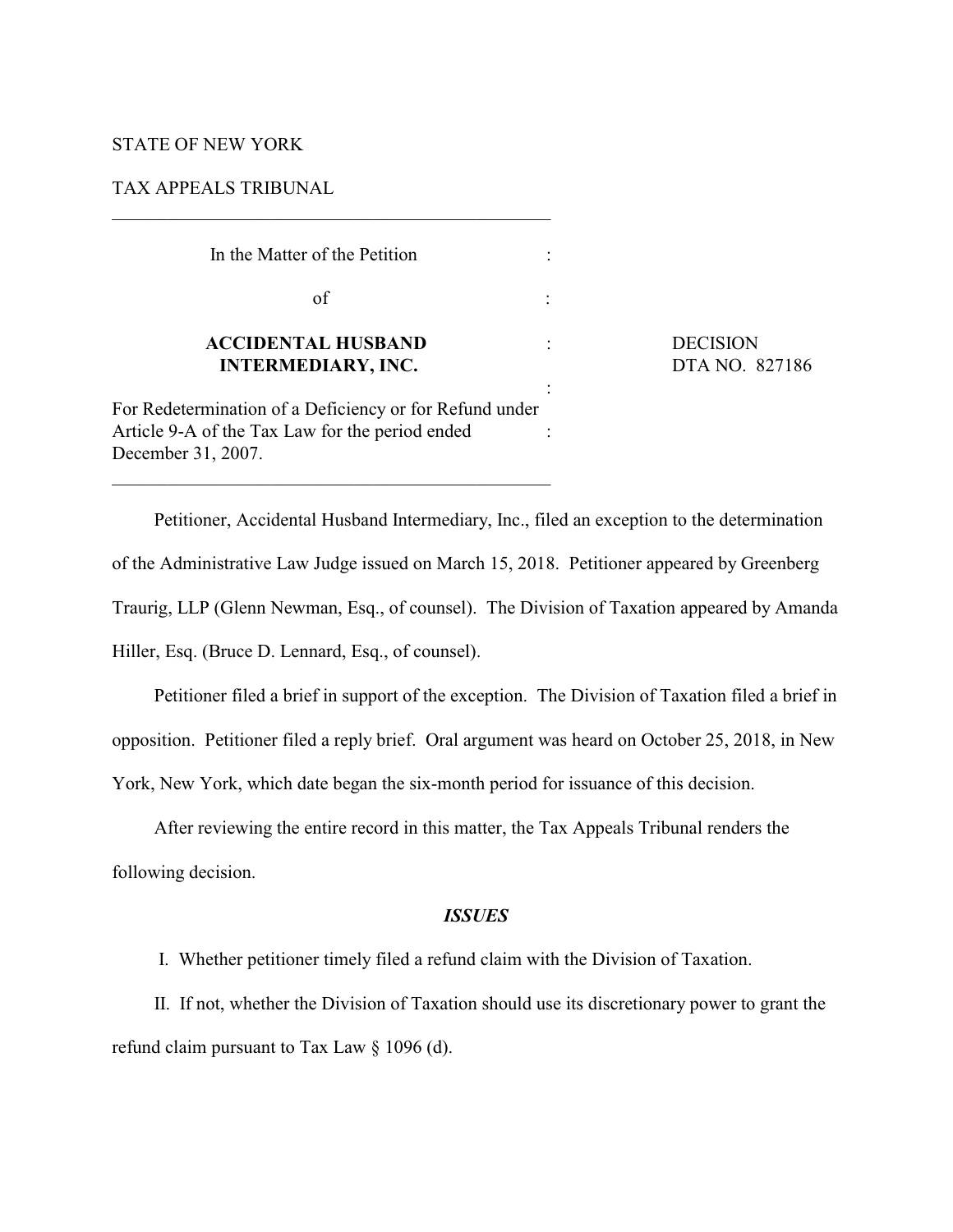### *FINDINGS OF FACT*

We find the facts as determined by the Administrative Law Judge, except that we have modified findings of fact 1, 12 and 21 to more fully reflect the record. As so modified, the Administrative Law Judge's findings of fact appear below.

1. Petitioner, Accidental Husband Intermediary, Inc., produced a film in New York City

entitled *The Accidental Husband* (film) for which production concluded in 2007. On

November 3, 2006, petitioner applied for an Empire State film production credit (credit) pursuant

to Tax Law §§ 24 and 210 (36) for costs incurred in the production of the film.

The credit application process is described on page 4 of an October 2009 report on the Empire State film production credit, issued jointly by the New York State Governor's Office for Motion Picture and Television Development (MP/TV) and the New York State Department of Taxation and Finance ("Report on the Empire State Film Production Tax Credit"), in relevant part, as follows:

"To apply for the credit, a production company must first submit an initial application that leads to conditional approval of the project. Applicants provide data, such as the type of production, production schedule, and location information, and projected expenditures that help MP/TV determine if a given production is eligible and qualified to participate in some aspect of the tax incentive program. Projections are provided for items such as estimated total budget, expenditures at a qualifying production facility, estimates of shooting days and expenditures outside of New York.

After reviewing the information provided in the initial application, MP/TV makes a preliminary determination whether to certify the applicant for conditional eligibility in the program.

After the production is complete, the applicant submits a final application to MP/TV detailing actual expenditures both within and without New York demonstrating that the required thresholds were met, as well as additional supporting data, such as a payroll expenditure report, a complete cast and crew list, and daily production reports. Based on a review of these documents, MP/TV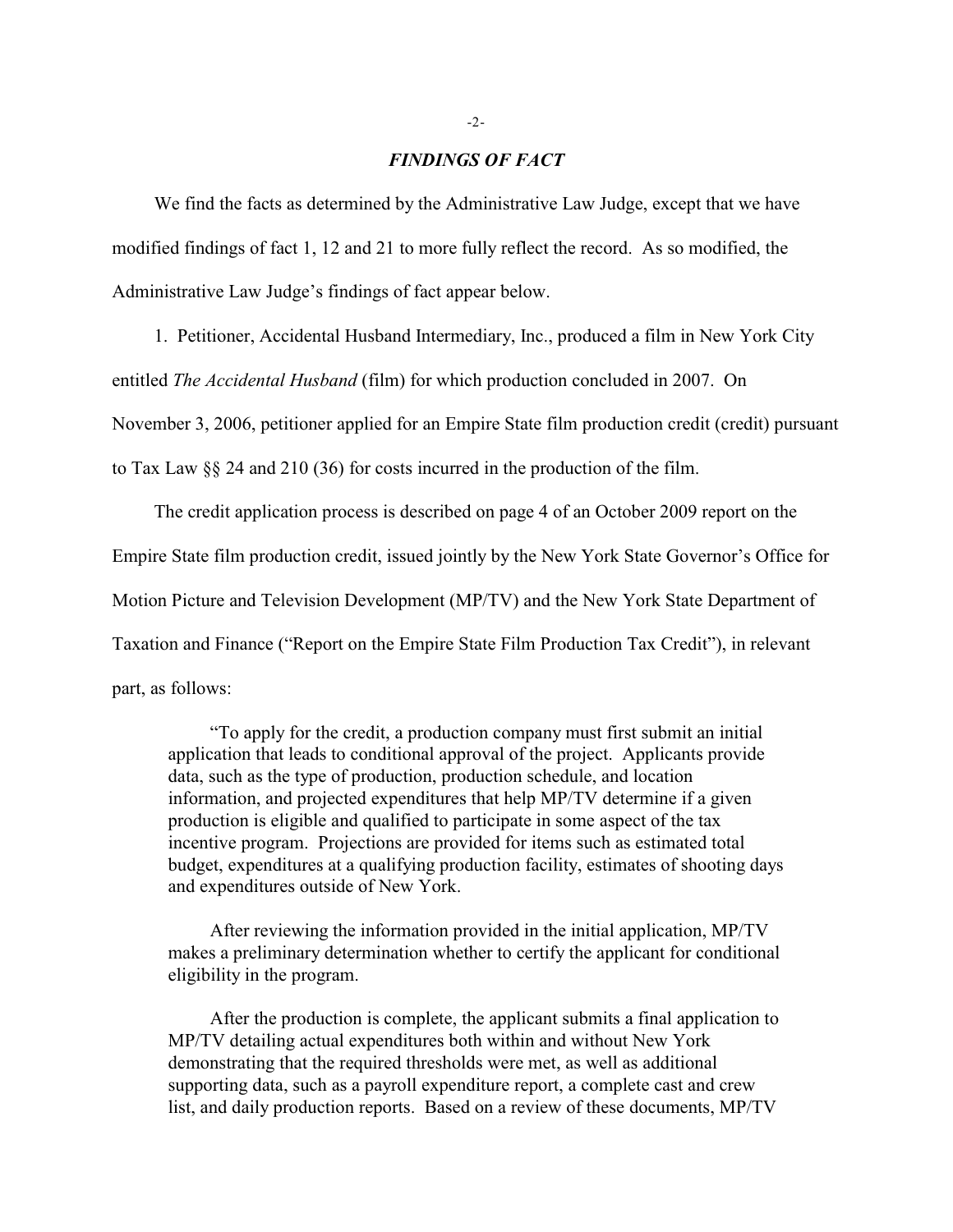determines the amount of credit earned by the applicant and provides a tax credit certificate specifying the amount of credit allowed."

2. Petitioner thereafter received such a certificate of tax credit (certificate), dated October 15, 2008, indicating that petitioner's application for the credit in connection with the production of the film had been approved as of that date.

3. The certificate indicated that the amount of the credit was \$1,203,501.00 and that the "completion year" for the credit was "December 31, 2007." The certificate also indicated that the credit was allowed for the taxable year in which the film was completed.

4. Pursuant to Tax Law  $\S 24$  (a) (2), the credit must be claimed over a two-year period beginning in the first taxable year in which the credit may be claimed and in the next succeeding taxable year, with one-half of the amount of the credit allowed to be claimed in each year.

5. Tax Law § 1087 (a), as pertinent in this matter, provides that a claim for a credit, such as the credit at issue herein, must be filed by an article 9-A taxpayer within three years from the time the taxpayer's New York State business corporation franchise tax return (NYS tax return) was filed.

6. Petitioner was an article 9-A taxpayer in 2007 and 2008, and thereafter.

7. Petitioner was required to claim one-half of its \$1,203,501.00 credit on its NYS tax return for 2007, and the other half of the credit on its NYS tax return for 2008.

8. Petitioner filed its original NYS tax return for 2007 on September 15, 2008, before it received its certificate. The amount of tax due and paid with the return was \$100.00.

9. On its original NYS tax return for 2007, petitioner did not claim one-half of the \$1,203,501.00 credit.

-3-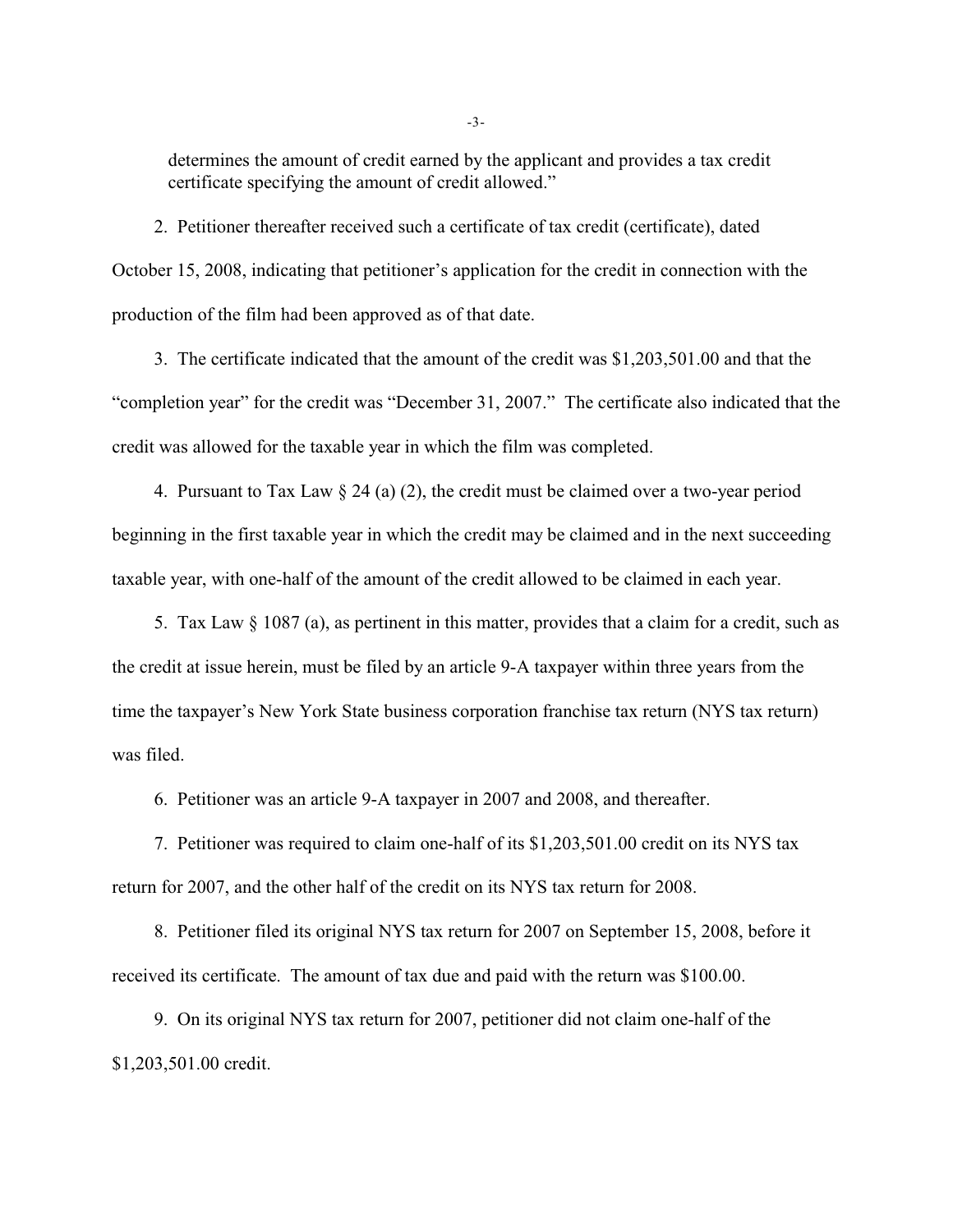10. Petitioner engaged Russell Saffer of Saffer & Flint Accountancy Corporation (SFAC) to prepare its NYS tax returns for 2007 and 2008, and thereafter.

11. SFAC prepared and timely filed petitioner's NYS tax return for 2008. Mr. Saffer signed this NYS tax return on September 14, 2009.

12. Petitioner's NYS tax return for 2008 claimed a credit in the amount of \$601,750.00. The return included a copy of the certificate and a copy of form CT-248 (claim for Empire State film production credit).

13. Petitioner thereafter received a refund in the amount of \$609,950.00 reflecting the credit in the amount of \$601,750.00 for 2008.

14. Petitioner submitted a copy of an amended NYS tax return for 2007 to the Division by certified mail in June 2012.

15. The Division has no record of receiving petitioner's amended 2007 NYS tax return prior to June 18, 2012.

16. Through this amended NYS tax return for 2007, petitioner claimed a refund of the credit for the period ended December 31, 2007.

17. By letter dated August 14, 2012, the Division denied petitioner's claim for refund of the credit for the period ended December 31, 2007. The Division denied the claim because it concluded that the three-year period provided for in Tax Law § 1087 (a) to file this claim expired prior to the filing of the claim.

18. Petitioner filed amended NYS tax returns for 2009 and 2010, in August 2012. Through these amended NYS tax returns, petitioner claimed a refund of the credit for the period ended December 31, 2007.

-4-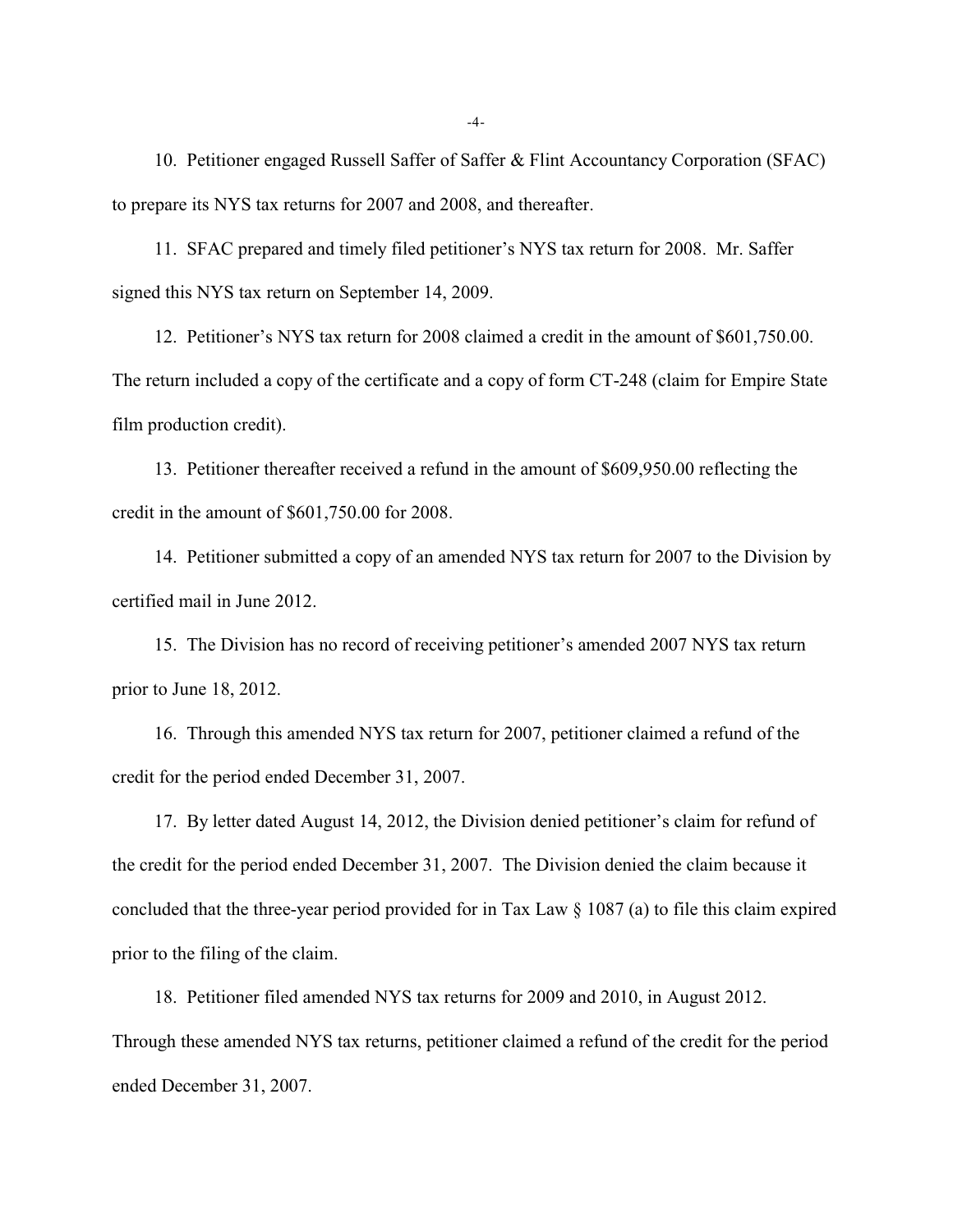19. By letter dated November 27, 2012, the Division denied petitioner's claim for a refund of the credit for periods ended December 31, 2009 and December 31, 2010. The Division denied these claims for refund because it concluded that the credits claimed were not for the periods ended December 31, 2009 and December 31, 2010.

20. Petitioner filed a request for a conciliation conference with the Division's Bureau of Conciliation and Mediation Services. By order dated June 5, 2015, the conciliation conferee sustained the refund claim denial letter. Thereafter, petitioner filed a timely petition with the Division of Tax Appeals.

21. Chapter 60 of the Laws of 2004 created the Empire State film production tax credit to promote film and television production in New York State. On page 13 of the October 2009 report on the Empire State film production tax credit (*see* finding of fact 1), project 165 is listed, showing a credit in the amount of \$1,203,501.00 as approved. An email from Craig Alfred, Records Access Officer of the Empire State Development Corporation, dated November 17, 2016, received in response to a Freedom of Information Law (FOIL) request, dated October 21, 2016, confirms that the feature film completed in 2007, and referenced as project 165 in the 2009 Report, is the feature film *Accidental Husband* and the applicant for project 165 is petitioner.<sup>1</sup>

22. In response to petitioner's claim that its amended return was filed prior to June 18, 2012, the Division conducted a search of its files to determine whether any amended return was previously filed by petitioner. By certification of the Deputy Tax Commissioner of the Division, dated May 5, 2017, no prior return was found.

-5-

 $1$  The email from Mr. Alfred to petitioner's representative makes a reference to project 16, a reference that we deem to be a typographical error. The email subsequently refers to project 165 and the information stated within the email clearly refers to project 165 and not 16.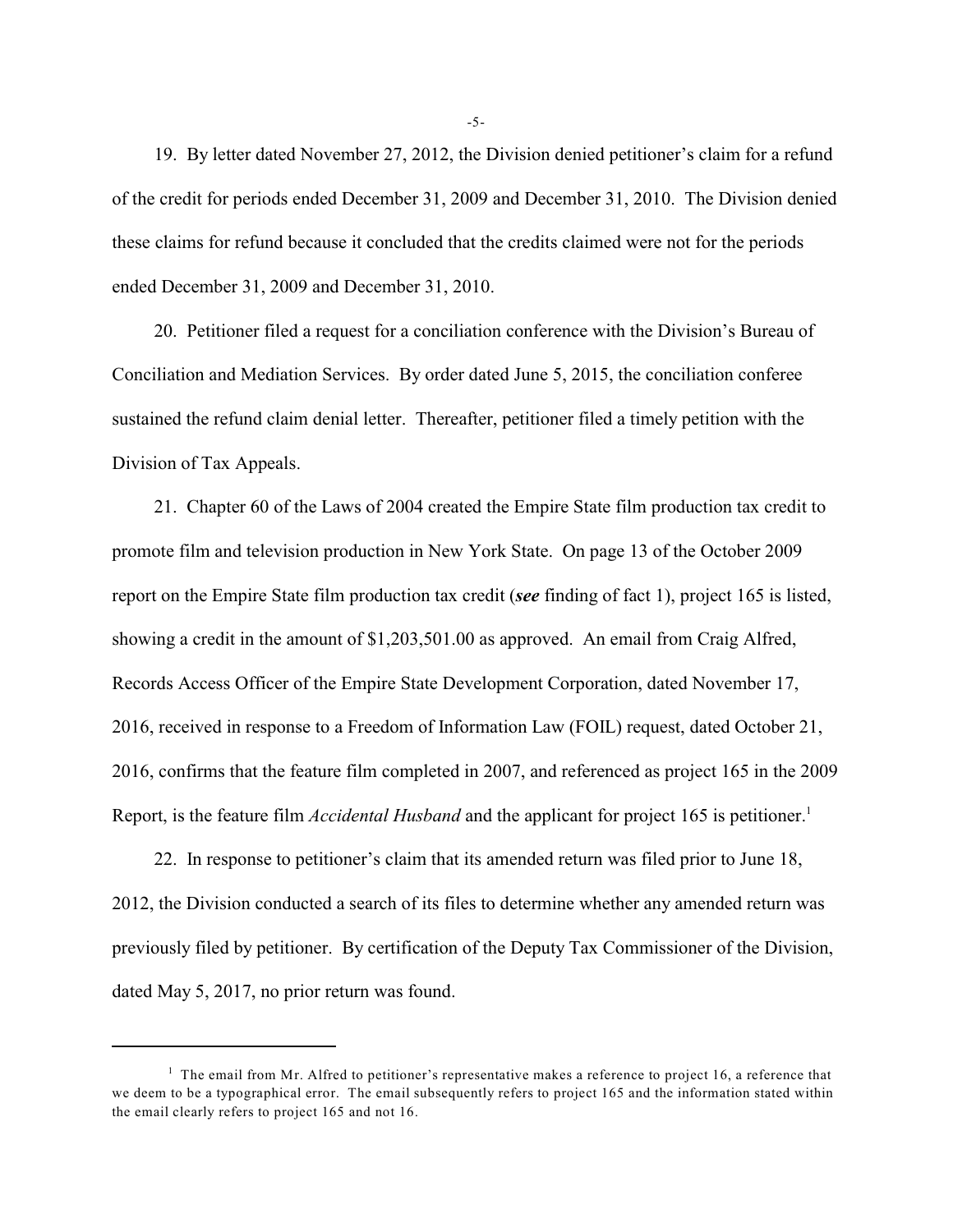23. In order to establish that its amended NYS tax return was filed on or about January 22, 2009, petitioner submitted the affidavit of Dennis Brown, its Secretary/Vice-President. This affidavit set forth Mr. Brown's responsibility for compliance with petitioner's tax filings. Mr. Brown affirms that, when he received the amended form CT-3 from petitioner's accountant, he signed the form as Secretary and then instructed his receptionist to mail it to the Division. Mr. Brown affirms that he confirmed with his receptionist that, in fact, she did mail the amended NYS tax return as he instructed. Petitioner also submitted a cover letter from the accounting firm, dated January 22, 2009, that was attached to the amended 2007 NYS tax return.

# *THE DETERMINATION OF THE ADMINISTRATIVE LAW JUDGE*

The Administrative Law Judge rejected as unsubstantiated petitioner's contention that it filed an amended 2007 tax return in January 2009. The Administrative Law Judge determined that petitioner's claim for refund of film production credit for the 2007 tax year was made by the filing of a copy of its amended 2007 return in June 2012 and was thus filed after the expiration of the period of limitations.

The Administrative Law Judge also rejected petitioner's contention that its 2008 tax return should be considered an informal claim for refund of the film production tax credit for the 2007 tax year. The Administrative Law Judge concluded that the 2008 return, including the certificate attached thereto (*see* finding of fact 12), did not contain any notations or language that could be construed as claiming a credit or refund for 2007. In reaching this conclusion, the Administrative Law Judge determined that petitioner's claim for half of the credit on its 2008 return did not put the Division on notice of a similar credit claim for 2007. The Administrative Law Judge distinguished the facts in the present matter from other informal refund claim cases where this Tribunal found such a claim.

-6-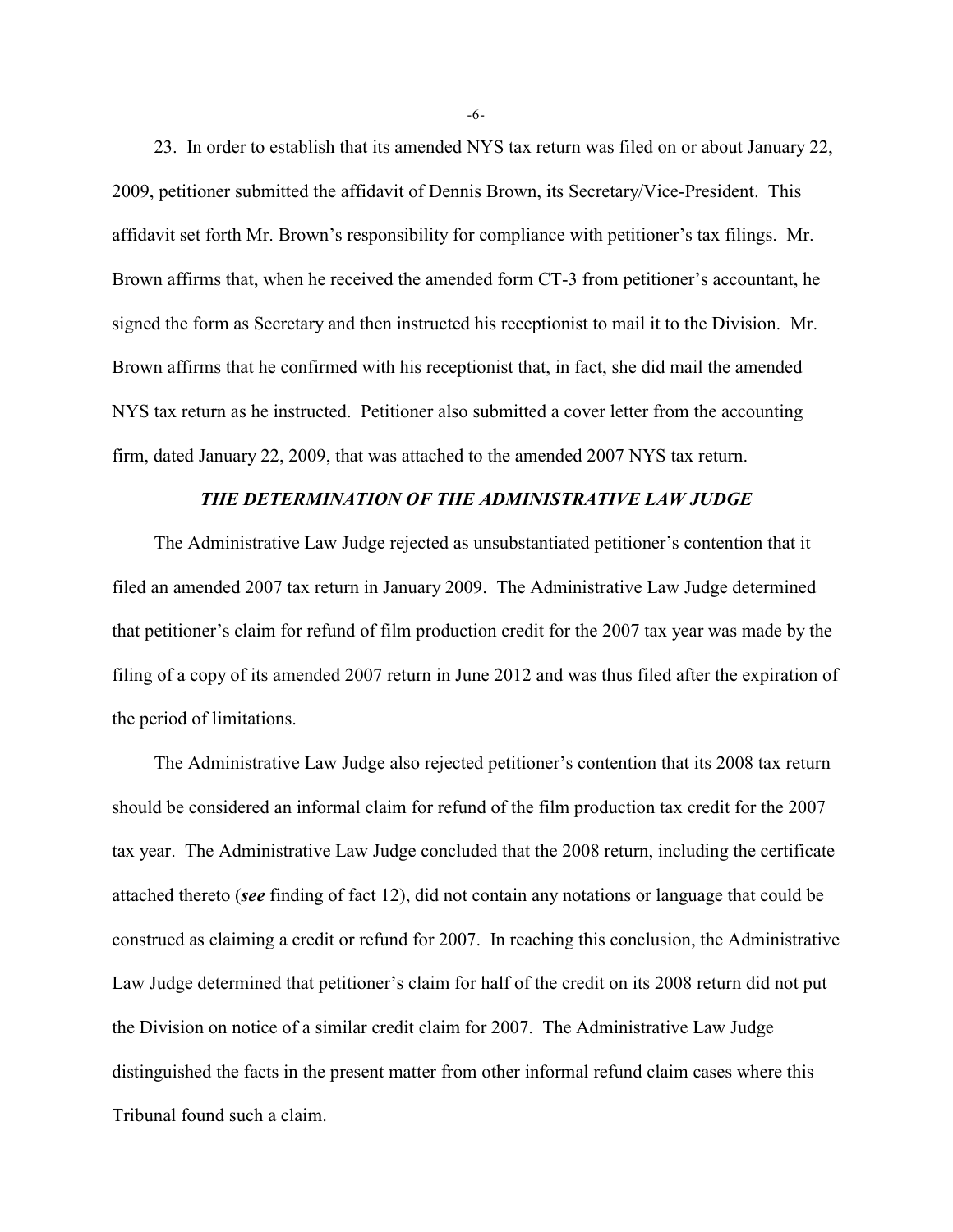The Administrative Law Judge also rejected petitioner's contention that its claimed refund should be granted pursuant to the special refund authority under Tax Law §1096 (d). The Administrative Law Judge found that petitioner's failure to timely claim the refundable film production tax credit did not constitute a payment under a mistake of facts as required to establish entitlement to relief under that statute.

### *ARGUMENTS ON EXCEPTION*

Petitioner makes the same arguments as it did before the Administrative Law Judge. That is, petitioner contends that it proved that it mailed its amended 2007 return to the Division in January 2009 and thereby timely filed its 2007 claim for the film production tax credit. Alternatively, petitioner contends that it made an informal refund claim for 2007 within the limitations period based on the totality of circumstances. Finally, petitioner asserts that it is entitled to the claimed refund pursuant to the special refund authority under Tax Law § 1096 (d). Petitioner asserts that there are no questions of fact or law regarding the film tax credit; that the Division has and continues to hold monies that have been erroneously or illegally collected from petitioner; and that its failure to timely make a formal claim for the credit was a mistake of fact.

In response, the Division asserts that petitioner failed to prove that it mailed its amended 2007 return in January 2009 as claimed. The Division notes evidence in the record indicating that no such return was ever received. The Division also contends that petitioner's 2008 tax return claiming a film production tax credit for 2008 along with a copy of the certificate attached thereto may not be construed as an informal refund claim for 2007. The Division asserts that such documents give no indication that petitioner was claiming or intending to claim a credit or refund for 2007. The Division also contends that the statute of limitations bar to the granting of petitioner's 2007 refund claim may not be overcome by the special refund authority. The

-7-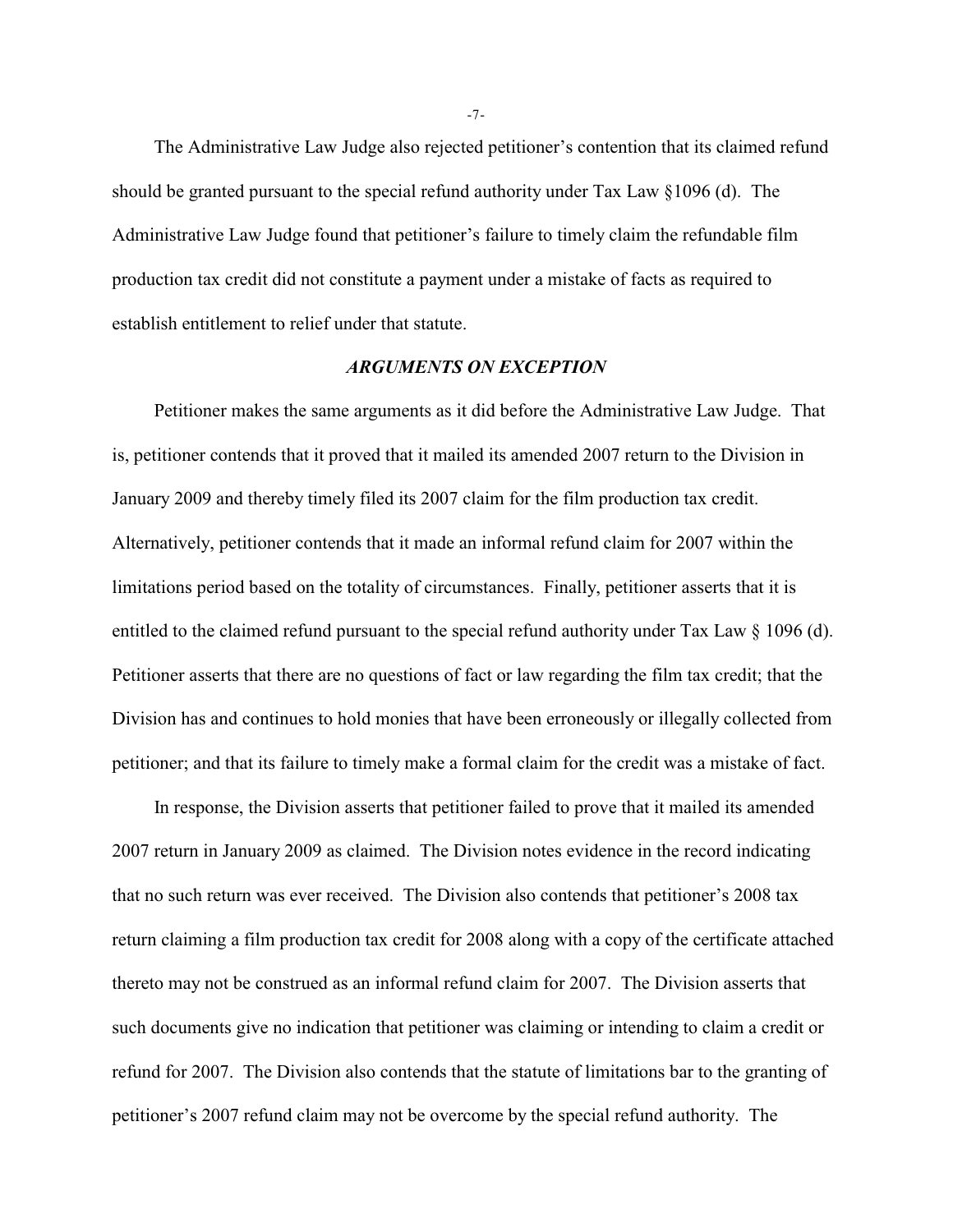Division observes that the present matter involves a refundable credit and asserts that, as such, this matter does not involve an erroneous or illegal collection or payment under a mistake of facts and thus falls outside the parameters of the special refund authority.

#### *OPINION*

Tax Law § 24 provides for an Empire State film production credit against tax imposed under articles 9-A (corporation franchise tax) and 22 (personal income tax). The credit is available to qualified film production companies and qualified independent film production companies who meet certain criteria regarding production expenditures within New York. Such criteria are not at issue here; nor is the amount of petitioner's credit claim.

Tax Law § 24 (e) (1) directs MP/TV to allocate film production credit among qualified applicants up to an aggregate total during a given year. In 2007, the aggregate cap for the credit was \$60 million (*id.*). As noted, MP/TV approved petitioner's application for the film production credit and thereby certified petitioner as eligible for a film production credit in the amount of \$1,203,501.00. Where, as here, the amount of the credit is at least \$1 million and less than \$5 million, the credit must be claimed over two consecutive taxable years beginning with the taxable year that production is completed, with one-half of the credit amount claimed in each year (Tax Law  $\S 24$  [a] [2]).<sup>2</sup> Here, the certificate indicates a completion year of 2007. Accordingly, petitioner's film tax credit was allowable for its 2007 and 2008 tax years, with half allocated to each year.

-8-

<sup>&</sup>lt;sup>2</sup> Where the amount of the credit is less than \$1 million, it must be claimed in the completion year (Tax Law § 24 [a] [2]). For credit amounts of \$5 million or more, the credit must be claimed over a three-year period beginning with the completion year, with one-third of the credit amount claimed each year (*id*.).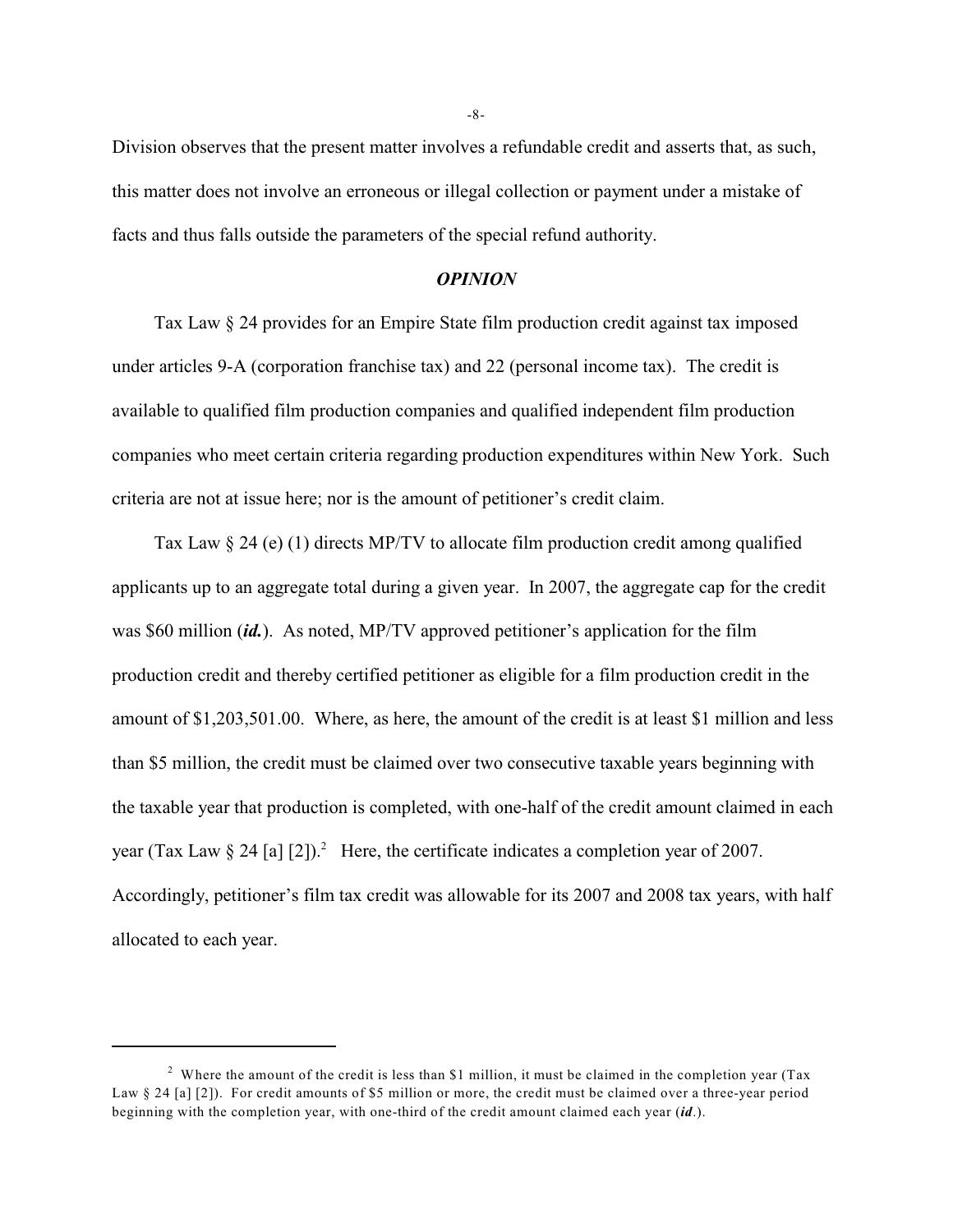During the year at issue, Tax Law former § 210 (36) provided that corporate taxpayers eligible for the film production credit computed under Tax Law § 24 could apply the allowable credit against the tax imposed under article 9-A.<sup>3</sup> The film production credit is a refundable credit, as Tax Law former § 210 (36) also provided that any credit in excess of the fixed dollar minimum franchise tax must be treated as an overpayment to be credited or refunded to the taxpayer in accordance with Tax Law § 1086. As relevant here, Tax Law § 1086 subjects any credit or refund of overpayments to the applicable period of limitations.

Tax Law § 1087 is the statute of limitations for credit or refund claims under article 9-A. As pertinent to the present matter, that section provides that any such credit or refund claim must be filed within three years from the time the return was filed (Tax Law § 1087 [a]). That section further states that no refund shall be allowed unless a claim is filed within the prescribed period (Tax Law § 1087 [e]). We are mindful that "no matter how sympathetic the circumstances, the statute of limitations 'must be strictly adhered to' (*Kavanagh v Noble*, 332 US 535, 539 [1947] *rehearing denied* 332 US 850 [1948]) and is 'not open to discretionary change by the courts no matter how compelling the circumstances' (*Cohen v Pearl River Union Free School Dist.*, 70 AD2d 94, 99 [1979] *revd on other grounds* 51 NY2d 256 [1980])" (*Matter of Guffin*, Tax Appeals Tribunal, September 18, 2014).

As noted, petitioner contends that it filed its amended 2007 tax return, and thereby filed a formal refund claim, in January 2009. If proved, such a filing would constitute a timely refund claim under Tax Law § 1087 (a), as petitioner's original 2007 return was filed on September 15, 2008.

-9-

<sup>&</sup>lt;sup>3</sup> Tax Law former § 210 (36) was repealed pursuant to L 2014, c 59, pt A, § 15 and was effectively renumbered as Tax Law  $\S 210-B(20)$  pursuant to L 2014, c 59, pt A,  $\S 17$  as part of the corporate tax reform legislation enacted in 2014.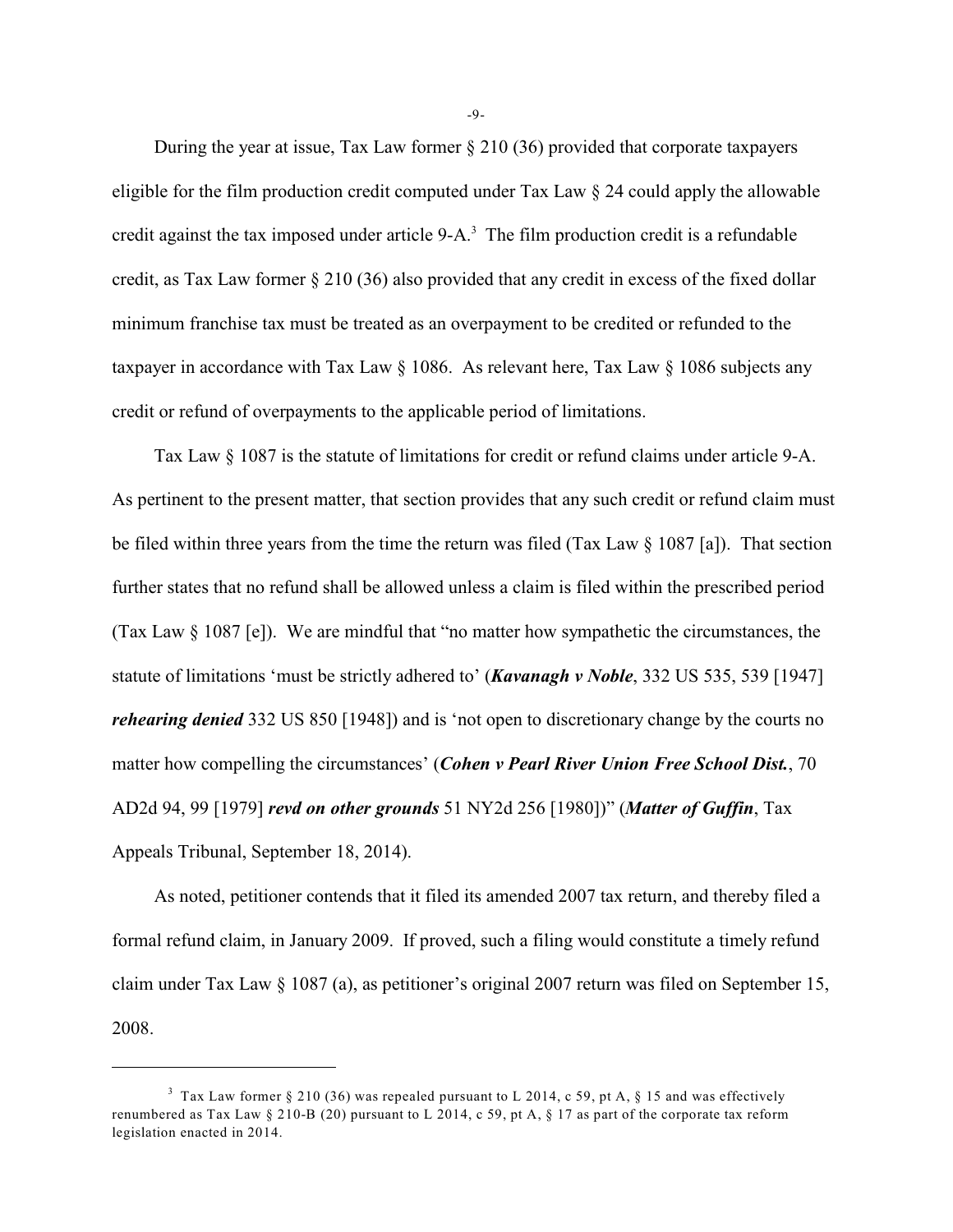Petitioner has not sustained its burden on this point, however, because no such amended return was delivered to the Division at or around that time. The Division certified that it searched its files and found that no amended 2007 return was filed before June 18, 2012 (*see* finding of fact 22). This certification is prima facie evidence that no amended return was delivered to the Division (and thus filed) in or about January 2009 as claimed (Tax Law § 1091 [d]). We note that the Brown affidavit asserts that the 2007 amended return was "mailed" (*see* finding of fact 23). As petitioner makes no claim that such mailing was made by certified or registered mail, we conclude that this assertion refers to ordinary mail. Accordingly, while the affidavit and the cover letter from the accounting firm (*id.*) may be evidence of ordinary mailing, such evidence, even if sufficient to prove that the return was *mailed*, is insufficient, as a matter of law, to prove *filing* where there is no delivery of the return (*Matter of Emerald Intl. Holdings,* Ltd., Tax Appeals Tribunal, April 5, 2018).<sup>4</sup> We note that, while it is appropriate to use ordinary mail, taxpayers that do so bear the risk, however small, that the article of mail will not be delivered (*id*.).<sup>5</sup>

Alternatively, petitioner proposes that its 2008 return, by which it claimed the film production credit and which thereby functioned as its formal refund claim for that year, was also an informal claim for the 2007 tax year. As noted, petitioner's 2008 return includes a copy of form CT-248 and the certificate (*see* finding of fact 12). Petitioner filed its 2008 return in or

-10-

<sup>&</sup>lt;sup>4</sup> Even assuming its relevance, petitioner's evidence of mailing is unpersuasive. Petitioner has offered no direct evidence of mailing and the fact that the Brown affidavit was made nine years after the purported facts recited therein plainly undermines its credibility.

<sup>&</sup>lt;sup>5</sup> Taxpayers may protect themselves from the mishandling of an article of mail by using registered mail (*see* Tax Law § 1091 [a] [1] [use of registered mail is prima facie evidence of delivery]).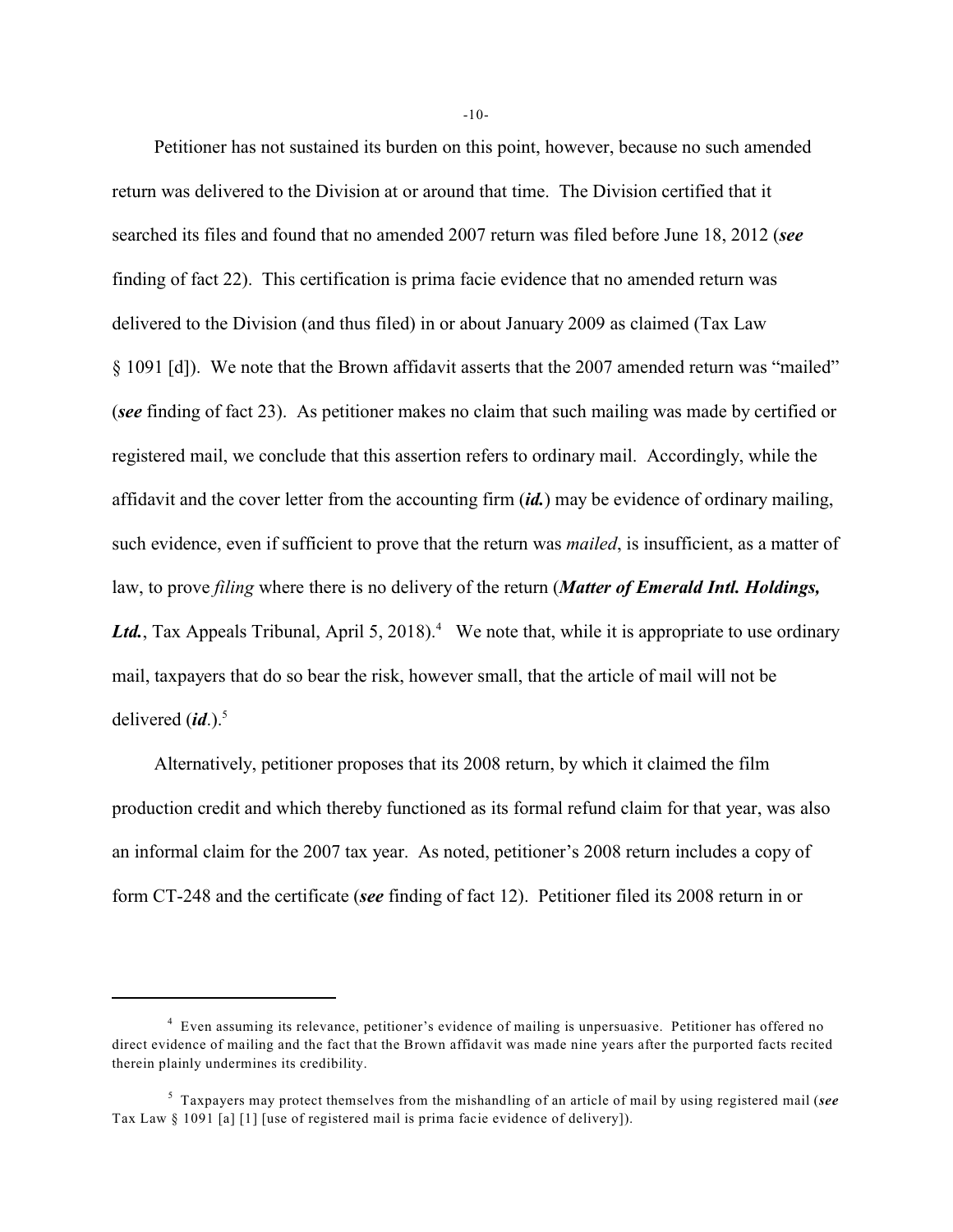about September 2009; that is, within the three-year limitations period commenced by the September 2008 filing of petitioner's original 2007 return.

This Tribunal has applied the federal informal refund claim doctrine to the question of whether a taxpayer has timely filed a refund claim under the Tax Law (*see Matter of Rand*, Tax Appeals Tribunal, May 10, 1990; *see also Matter of Crispo*, Tax Appeals Tribunal, April 13, 1995 and *Matter of Lehal Realty Assoc.*, Tax Appeals Tribunal, May 18, 1995 [informal refund claim doctrine applied to informal request for a conciliation conference and informal petition, respectively]). Pursuant to this doctrine, "courts have held that under certain circumstances, it is sufficient that the taxpayer submit a so called 'informal claim' within the statutory period, and then, outside of the limitation period, submit a formal claim" (*Donahue v United States*, 33 Fed Cl 600, 608 [1995]). We have described the informal claim rule as a compromise that allows a taxpayer to informally satisfy time restrictions for a refund claim, while also protecting the State's interest by requiring the taxpayer to follow the prescribed procedure to obtain a refund (*Matter of Greenburger*, Tax Appeals Tribunal, September 8, 1994).

An informal refund claim, i.e., one that does not conform with regulatory requirements or that contains formal defects, has three elements: (1) it must provide the taxing authority with notice that the taxpayer is asserting a right to a refund; (2) it must describe the legal and factual basis for the requested refund; (3) it must have a written component (*New England Elec. Sys. v United States*, 32 Fed Cl 636, 641 [1995] citing *Am. Radiator & Sanitary Corp. v United States*, 162 Ct Cl 106, 113-114 [1963]). "The determination of whether a taxpayer has satisfied the requirements for an informal claim is made on a case-by-case basis and is based on the totality of the facts (citation omitted)" (*Donahue*, 33 Fed Cl at 608). The sufficiency of the written component of an informal refund claim must be considered in the context of the surrounding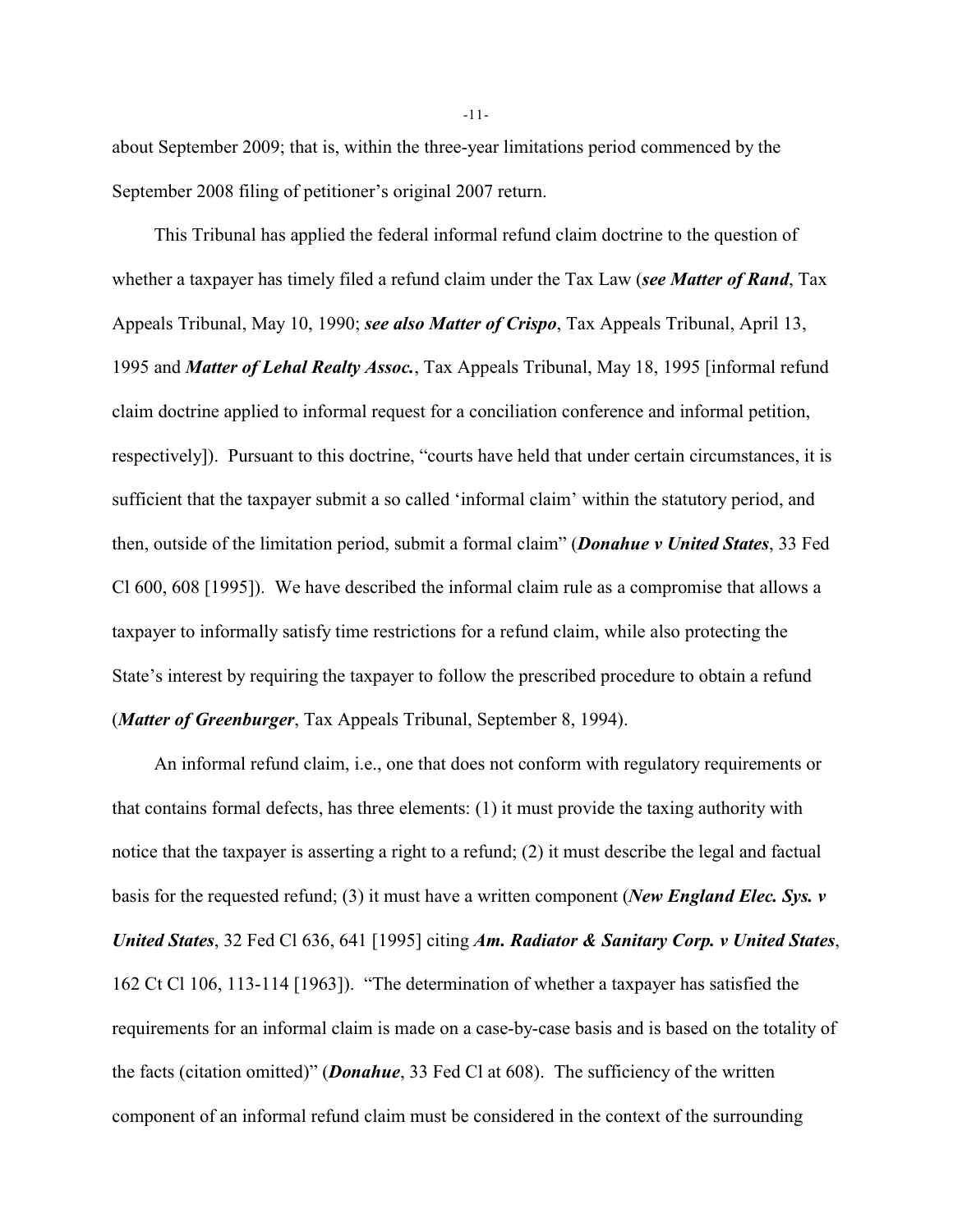circumstances (*Am. Radiator & Sanitary Corp.*, 162 Ct Cl at 114), but the writing must give the taxing authority "fair notice that a refund of taxes is sought for specified years and of the basis for the claim" (*Hollie v Commr.*, 73 TC 1198, 1213 [1980]). The ultimate question is one of notice: whether the taxing authority knew or should have known that a refund claim was being made (*see Krape v Commr.*, TC Memo 2007-125).

The documents that comprise petitioner's proposed informal refund claim for 2007 obviously meet the "written component" requirement and also clearly establish the "legal and factual basis" for the claim (*New England Elec. Sys.*, 32 Fed Cl at 641). Specifically, the certificate indicates that petitioner was eligible to claim a film production credit in the amount of \$1,203,501.00 and that 2007 was the completion year of the film in question. By operation of Tax Law  $\S 24$  (a) (2), the certificate thus shows that petitioner was eligible to claim film production credit of \$601,750.50 for each of the 2007 and 2008 tax years. The Division was also aware, based on its records, that petitioner did not claim such credit on its 2007 return filed in September 2008. Accordingly, with the filing of the 2008 return, the Division knew that petitioner was eligible for, and had not yet formally claimed, a film production credit of \$601,750.50 for 2007. Petitioner's proposed informal claim thus clearly contains "sufficient information to enable the taxing unit to begin an investigation of the matter, if it so chooses (citations omitted)" (*Matter of Glover Bottled Gas Corp.*, Tax Appeals Tribunal, September 27, 1990).

Although a formal refund claim for a particular year generally may not be deemed an informal claim for another year (*Am. Radiator & Sanitary Corp.*, 162 Ct Cl at 114; *Rosengarten v United States*, 149 Ct Cl 287, 294 [1960]; *cert denied* 364 US 822 [1960]), a determination of whether an informal claim exists depends, as noted, upon the particular facts and circumstances

-12-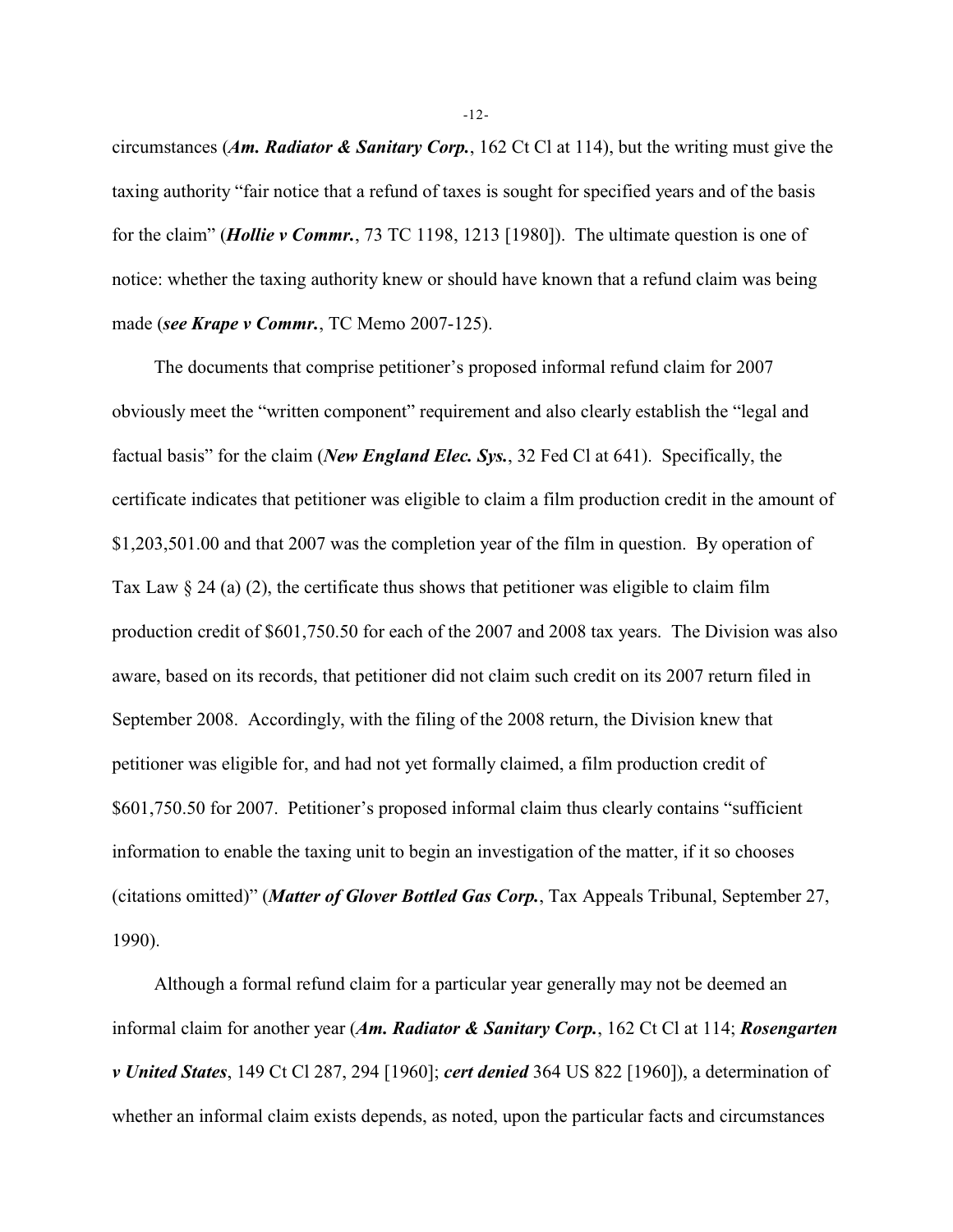of each case (*Donahue*, 33 Fed Cl at 608). Accordingly, this Tribunal has determined that a return for a particular year can be considered an informal refund claim for the immediately preceding year where the return contains sufficient information to "place[ ] the issue before the Division" (*Matter of Miles*, Tax Appeals Tribunal, September 13, 1990). In *Miles*, this Tribunal found that a timely filed 1971 income tax return claiming a refund based in part on a reported payment of \$2,235.16 in estimated taxes was an effective informal refund claim for 1970, even though the 1971 return did not identify the source of the estimated tax payments. The taxpayer's 1970 return, filed long after the 1971 return and after the limitations period for refunds for 1970, reported an overpayment of \$2,235.16 to be credited toward 1971 estimated tax. We found an informal refund claim because the 1971 return put the issue of the source of the estimated payments before the Division. Here, although we do not find that the 2008 return is, by itself, an informal claim for 2007, we do find that the certificate contains sufficient information to place the issue of petitioner's 2007 film production credit claim before the Division. Accordingly, we conclude that the 2008 return, including the certificate, may be considered a part of an informal claim for 2007.

The defect in petitioner's documents, or "fatal flaw" according to the Division, is the lack of any express notice to the Division that petitioner is requesting a credit for 2007. While the certificate establishes petitioner's eligibility for the credit, it does not actually request the credit (*see* Tax Law former § 210 [36] [a] ["A taxpayer who is eligible pursuant to section twenty-four of this chapter shall be allowed a credit . . ."]). "It is not enough that [the taxing authority] have in its possession information from which it might deduce that the taxpayer is entitled to, or might desire, a refund" (*Am. Radiator & Sanitary Corp.*, 162 Ct Cl at 114; *see also Barenfeld v United States*, 194 Ct Cl 903, 912 [1971] ["[the taxing authority] is not required to weigh

-13-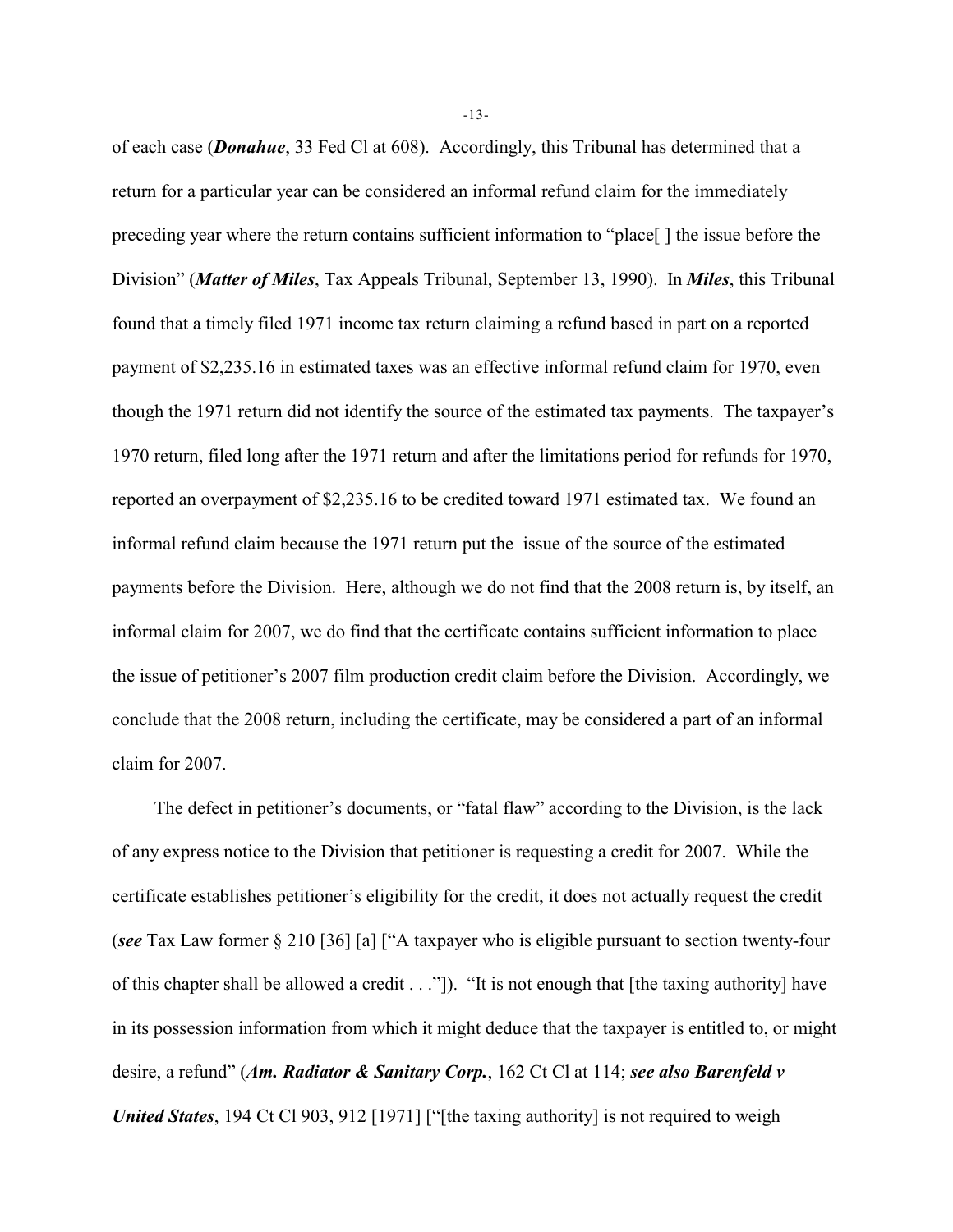circumstantial evidence to determine whether a taxpayer is asking for a tax refund"]). On its face, then, petitioner's proposed informal claim would seem to lack "the most basic requirement of a claim - advising the [taxing authority] that a refund is being sought" (*Hollie v Commr.*, 73 TC at 1214).

Our inquiry into the existence of an informal claim does not end with an examination of the four corners of the proffered documents, however. As noted, the sufficiency of the written component of an informal claim must be considered in the context of the surrounding circumstances (*Am. Radiator & Sanitary Corp.*, 162 Ct Cl at 114). Indeed, "[a]n informal [refund] claim develops through a course of conduct which consists of various elements" and may include information gathered during an audit, before any tax is formally assessed (*New England Elec. Sys.*, 32 Fed Cl at 643). Moreover, such information need not be in writing (*id.*).

In *New England*, the taxpayer's representative made oral statements to the Internal Revenue Service agent during the audit indicating that the taxpayer "reserved the right" to file a protective refund claim and that it "may" file a protective claim with respect to an investment tax credit issue that arose during an audit (*id.* at 642). Such statements were memorialized by the agent in written reports (*id.*). The taxpayer also provided a written statement in response to a notice of proposed adjustment indicating that it did not agree to the agent's decision with respect to the investment tax credit issue (*id.*). The court determined that these statements were properly interpreted as "a claim to a right to a future refund" and concluded, accordingly, that the taxpayer filed an informal refund claim (*id.* at 643).

The film production credit application process in the present matter is analogous to the audit in *New England*. In each situation, a taxpayer sought to establish a tax position to the appropriate governmental authority. In *New England*, the taxpayer asserted a right to an

-14-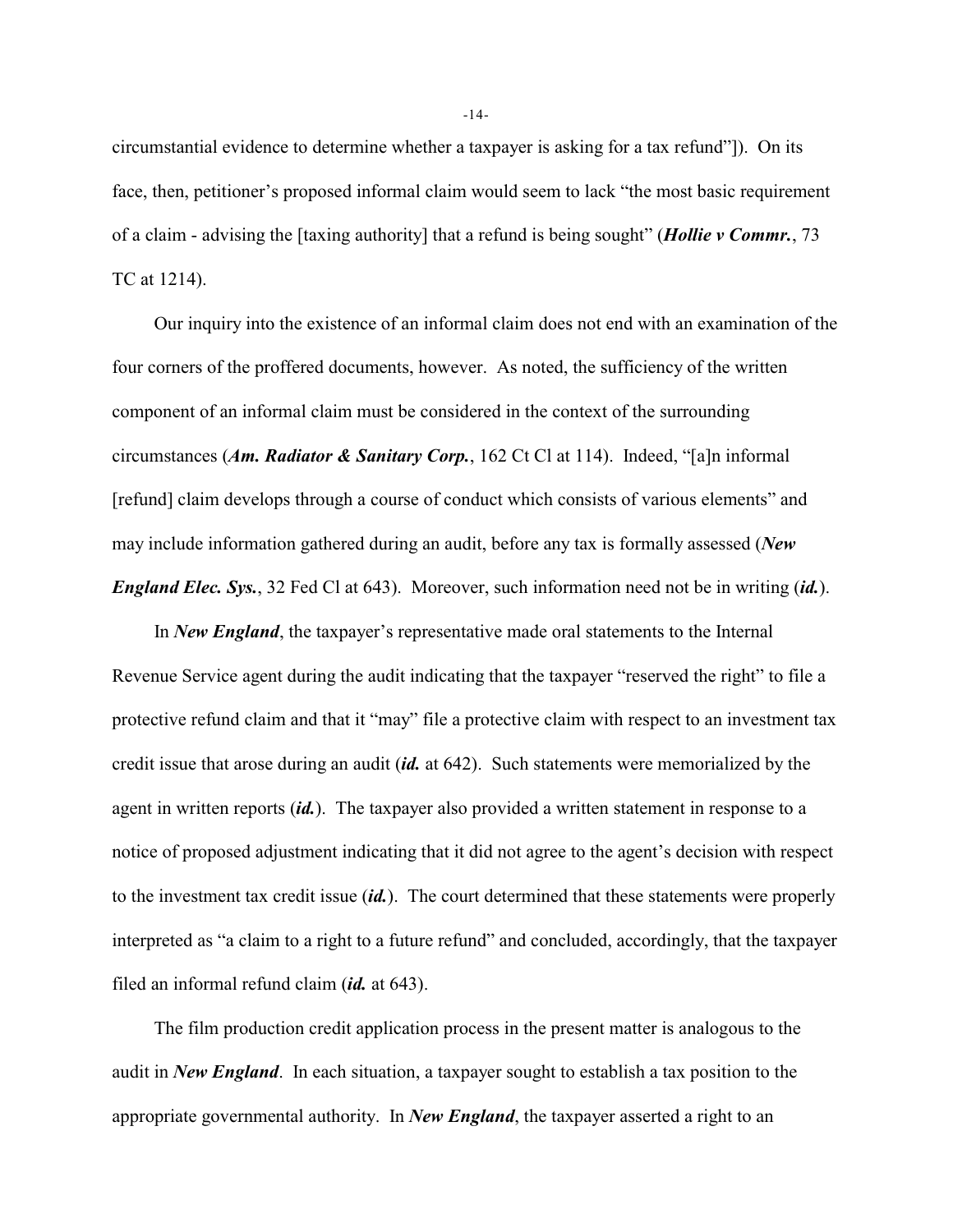investment tax credit to an auditor. Here, petitioner sought to substantiate its right to the film production credit through the application process. As noted, that process begins with an initial application, which includes a projection of the motion picture's budget, estimates of shooting days and expenditures within and without New York, in order to obtain conditional eligibility for the credit (*see* finding of fact 1). Following the film's completion, the applicant must provide MP/TV with its actual production expenses, as well as a payroll report, a cast and crew list, and daily production reports *(id.)*. The certificate represents the successful completion of the application process. Although petitioner did not apply to the Division to become eligible to claim the credit and, hence, the Division did not review petitioner's application, the Division was aware of the particulars of the film production credit application process, as it jointly issued the report describing that process (*id.*). The Division thus was aware that applicants must substantiate their claims to MP/TV's satisfaction in order to obtain a certificate. In our view, such awareness is properly considered in determining whether the Division knew or should have known that a claim for film production credit was being made (*see Krape v Commr.*, TC Memo 2007-125; *cf. Matter of Tsoumas*, Tax Appeals Tribunal, June 15, 2017 [lack of notice to the Bureau of Conciliation and Mediation Services cited as a factor in determining the sufficiency of an informal request for conciliation conference]). Furthermore, given the extensive nature of the application process, we think that petitioner's course of conduct in successfully applying for the film production credit at issue is reasonably interpreted as "a claim to a right to a future refund" (*New England Elec. Sys.*, 32 Fed Cl at 643).

We note also that the purpose of the notice requirement for informal refund claims is to enable the government to "make financial provision for the possible refund" (*Matter of Lehal Realty Assoc.* citing *Mercury Mach. Importing Corp. v City of New York*, 3 NY2d 418, 426

-15-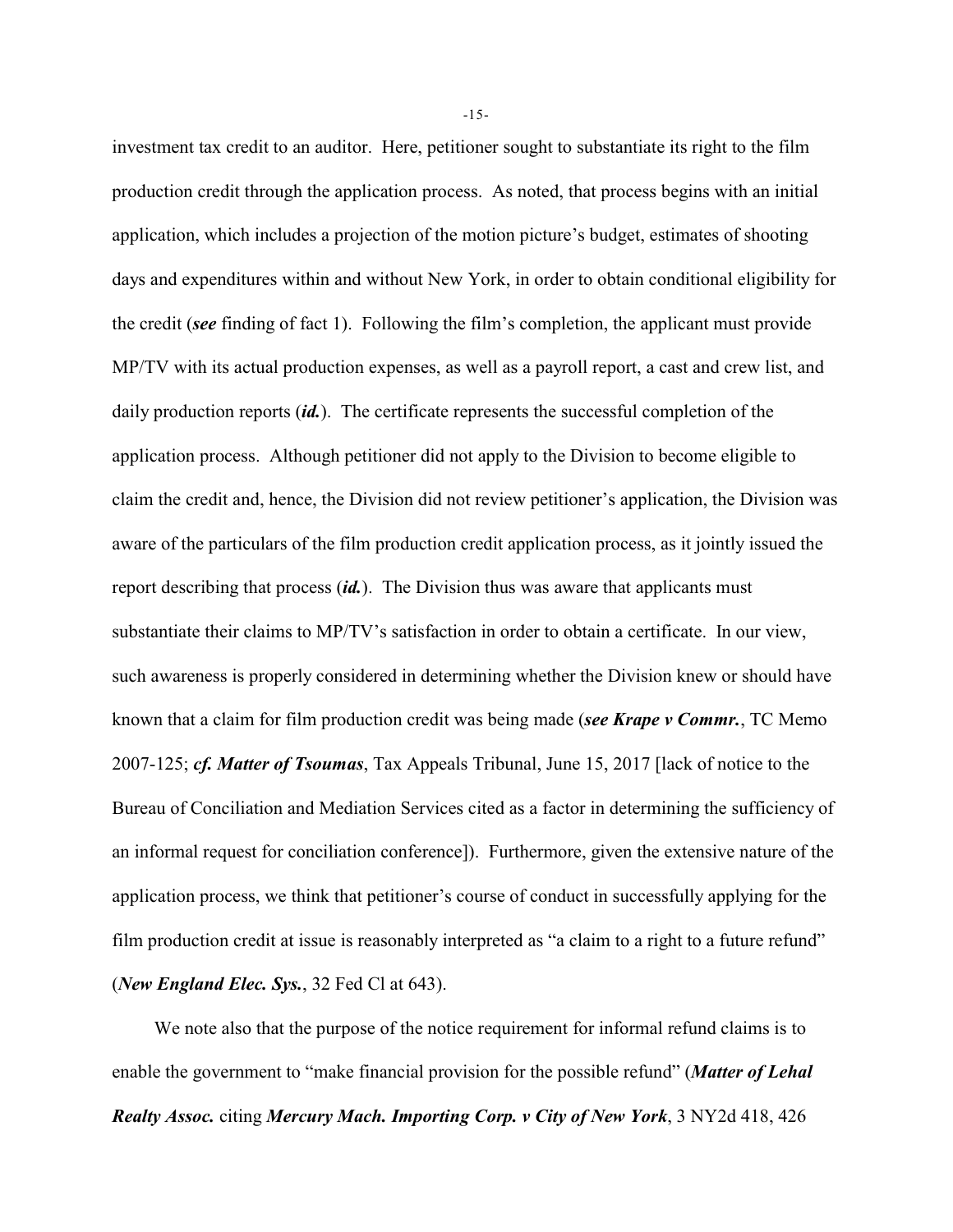[1957], *rearg denied* 3 NY2d 942 [1957]). In the present matter, this purpose has been fulfilled, as petitioner's claimed film production credit for 2007 was included in the \$60 million aggregate total for such credits for that year (*see* Tax Law § 24 [e] [1]) and was listed in the 2009 report on the Empire State film production tax credit (*see* finding of fact 21).

Accordingly, pursuant to the foregoing discussion, and under the particular circumstances of this case, we find that petitioner's 2008 return, including the form CT-248 and the certificate, together with petitioner's course of conduct in applying for and gaining eligibility for the credit, is properly deemed an informal claim for film production credit for 2007.

Petitioner's informal claim for credit or refund for the 2007 tax year, as described above, was filed in September 2009, within the three-year limitations period commenced by the filing of petitioner's original 2007 return, which was filed on September 15, 2008. Petitioner's informal claim was therefore timely filed and was later perfected by the filing of its 2007 amended return in June 2012.

Although the Division denied petitioner's 2007 refund claim as untimely and did not address the merits of the claim, the Division granted petitioner's 2008 film production credit claim in full (*see* finding of fact 13). The Division thus did not contest MP/TV's award to petitioner of \$1,203,501.00 in film production credit to be claimed, in accordance with Tax Law § 24 (a) (2), over the 2007 and 2008 tax years. Accordingly, as petitioner's 2007 claim for credit has been deemed timely, it must be granted.

Given the resolution of the informal refund claim issue, we do not address the special refund authority issue.

Finally, we note that the parties' briefs cite several administrative law judge determinations in support of their respective positions. Administrative law judge determinations are not to be

-16-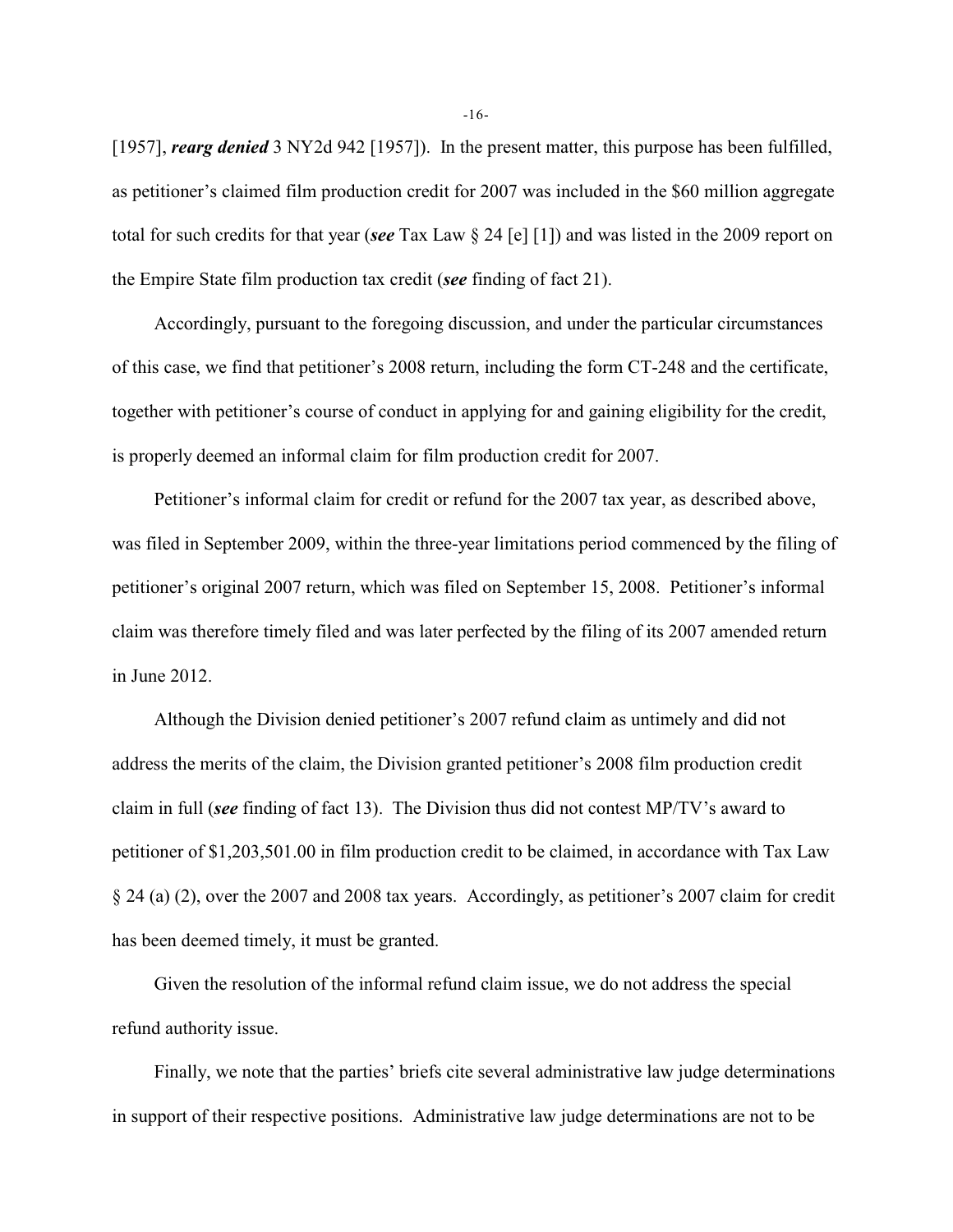cited, are not precedential, and are not to be given any force or effect in any other proceeding (Tax Law § 2010 [5]). We have thus neither reviewed nor considered such determinations in rendering our decision in the present matter.

Accordingly, it is ORDERED, ADJUDGED and DECREED that:

- 1. The exception of petitioner Accidental Husband Intermediary, Inc. is granted;
- 2. The determination of the Administrative Law Judge is reversed;
- 3. The petition of Accidental Husband Intermediary, Inc. is granted; and

4. The Division of Taxation is directed to grant to petitioner an Empire State film production credit in the amount of \$601,750.50 for the 2007 tax year; to apply such credit to petitioner's tax liability under article 9-A for that year; and to refund to petitioner the resulting overpayment in accordance with Tax Law former § 210 (36).